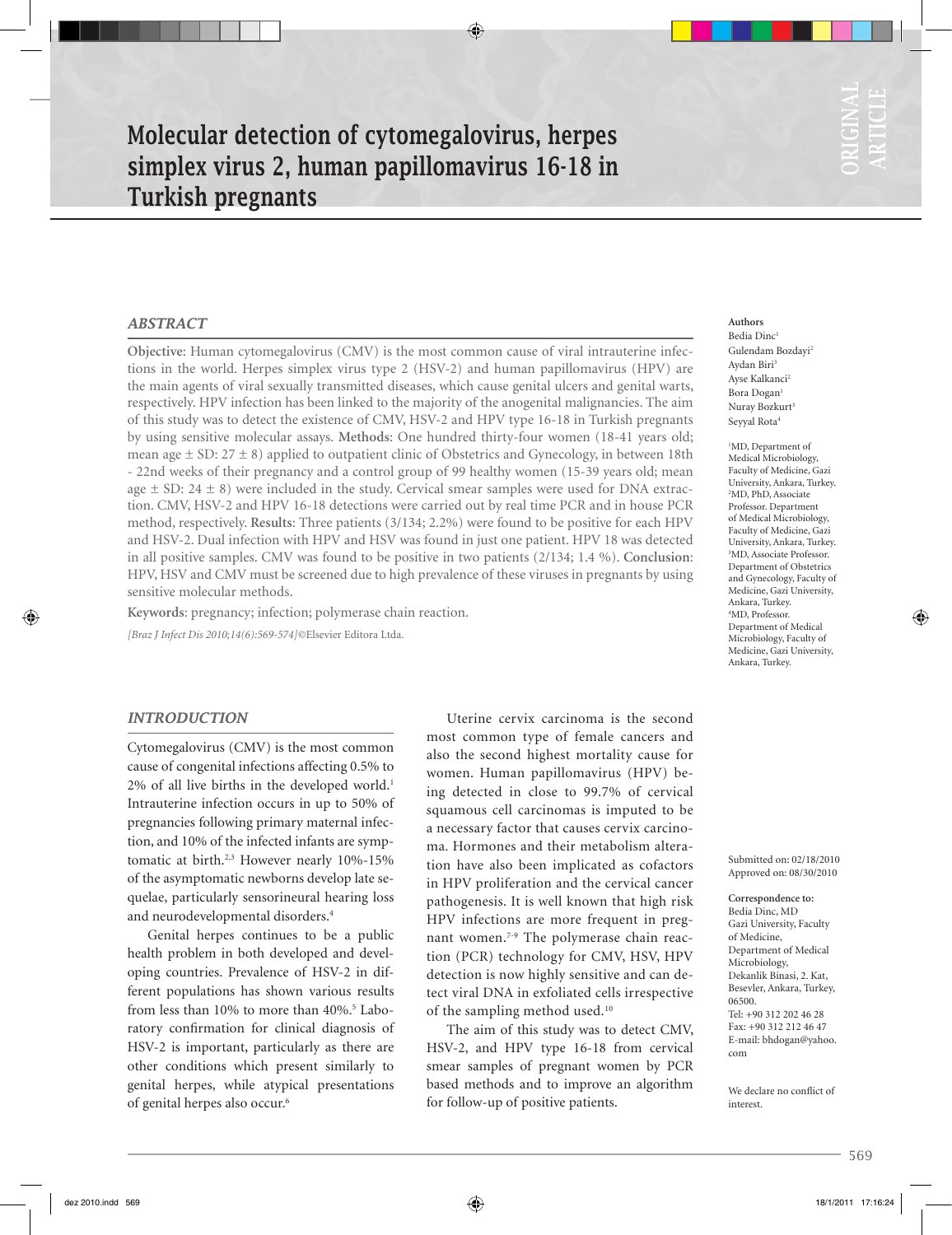# *MATERIAL AND METHODS*

# **Study group**

This study was performed at the Gynecology and Obstetrics Outpatient Clinic at Gazi University Hospital, Ankara, Turkey. One hundred thirty-four women (18-41 years old; mean age  $\pm$  SD: 27  $\pm$  8) applied to outpatient clinic, in between 18th - 22nd weeks of their pregnancy and a control group of 99 healthy women (15-39 years old; mean age  $\pm$  SD: 24  $\pm$  8) followed for routine prenatal visit, were included in the study. Cervical smear samples were used to detect CMV, HSV-2 and HPV. All the patients and the control group answered a questionnaire including age of first sexual intercourse, number of sexual partners and condom use.

### **Specimen sampling and preservation**

Cervical smear samples collected by sterile swabs were sent to the laboratory in phosphate buffered saline (PBS) (pH 8.6). The samples in PBS were vortexed and stored in -86°C until they were tested. And 10 mL of blood was taken from each patient for serological examination of HSV-2.

# **DNA extraction method for HPV, HSV and CMV**

Following the centrifugation at 13,000 rpm for 3 min, the samples in PBS were treated with lysis solution containing 20 mg/mL proteinase K [20 mM (NH4)2SO4, 75 mM Tris HCl (pH 8.8) 0,1% Tween 20]. After discarding the supernatant, precipitate was extracted by phenolchloroform isoamyl alcohol method.11 Precipitation of DNA was succeeded by using absolute ethanol including 3M sodium acetate at -20°C overnight. On the following day, samples were mixed with 70% alcohol and dried. After drying, they were incubated on dry block at 55°C for 10 min and then 50 µL sterile deionised water was added.

# **Amplification of HPV DNA**

The primers used in this study were the consensus primers for all HPV genotypes and were chosen from L1 location of HPV genome which is associated with major viral capsid protein metabolism. MY09/MY11 primers were used for amplification of HPV.<sup>12</sup> Caski cell DNA was used as a positive control.<sup>13</sup> During all amplification procedure, a negative control including no targeted DNA was used. Amplification procedure was performed by adding 5 µL extracted DNA to a mixture of 45 µL including 100 mM from each dNTP (dATP, dCTP, dGTP, dTTP) 100 pmol from each primer and 1 unit of Taq DNA polymerase enzyme (DNA mp ltd., Hants, UK) in 4 mM MgCl2, 50 mM KCl2, and 10 mM Tris HCl (pH 9.0).

A thermal cycler programme with 35 cycles including initial denaturation at 94°C for 5 min, denaturation at 94°C for 20 seconds, annealing at 55°C for 45 seconds and extension at 72°C for 1 min, followed by 7 min of final extension at 72°C was performed. PCR products were analyzed on agarose gel stained with ethidium bromide and bands were detected with UV transluminator encompassing 450 bp for HPV.<sup>11</sup>

# **Genotyping**

MY09/MY14 (5' - CAT ACA CCT CCA GCA CCT AA - 3') and MY09/WD74 (5'-GGA TGC TGC ACC GGC TG A-3') specific primers were used for amplification of HPV type 16 and HPV type 18, respectively.<sup>12,14</sup>

Amplification procedure was performed by adding 5 µL pure DNA to a mixture of 95 µL including 100 mM from each dNTP (dATP, CTP, dGTP, dTTP) 100 pmol from each primer and 1 unit of Taq polymerase in 4 mM MgCl2, 50 mM KCl2, and 10 mM Tris HCl (pH 9.0). We used a thermal cycler programme for HPV genotyping as described above. PCR products were analyzed on agarose gel stained with ethidium bromide and transluminating band was detected with UV transluminator encompassing 110 bp for HPV 16 and 140 bp for HPV 18.

# **Real-time PCR for CMV and HSV-2**

Real-time PCR reactions were carried out by using Ligthcycler (Roche Diagnostics, Germany). Ligthcycler DNA master hybridization probes kit (Roche) was used for amplification. Taqman probes labeled with FAM at their 5' end and labeled with TAMRA as quencher at their 3' end, and specific primer sets for HSV DNA polymerase gene region and CMV pp65 gene region (Table 1) were used for amplifications (Metis Biotechnology Ankara, Turkey).

#### *Table 1. Primers and probes*

| Agent Region Primers $(5 > 3)$                             |
|------------------------------------------------------------|
| HSV DNA polymerase CAT CAC CGA CCC GGA GAG                 |
| GGA C                                                      |
| HSV DNA polymerase GGG CCA GGC GCT TGT TGG                 |
| <b>TGT A</b>                                               |
| CMV pp65 CTT GCC CTG GAT GCG ATA CT                        |
| CMV pp65 ACG GCT TTA CGG TGT TGT GT                        |
| <b>Probes</b>                                              |
| HSV LC (TaqMan Probe) FAM- CCG CCG AAC TGA GCA             |
| GAC ACC CGC GC -TAMRA                                      |
| $CMUIC$ (TagMan Probo) $EMC$ $CCC$ $CAC$ $ACC$ $CTC$ $CAA$ |

CMV LC (TaqMan Probe) FAM- CGC GAG ACC GTG GAA CTG CG –TAMRA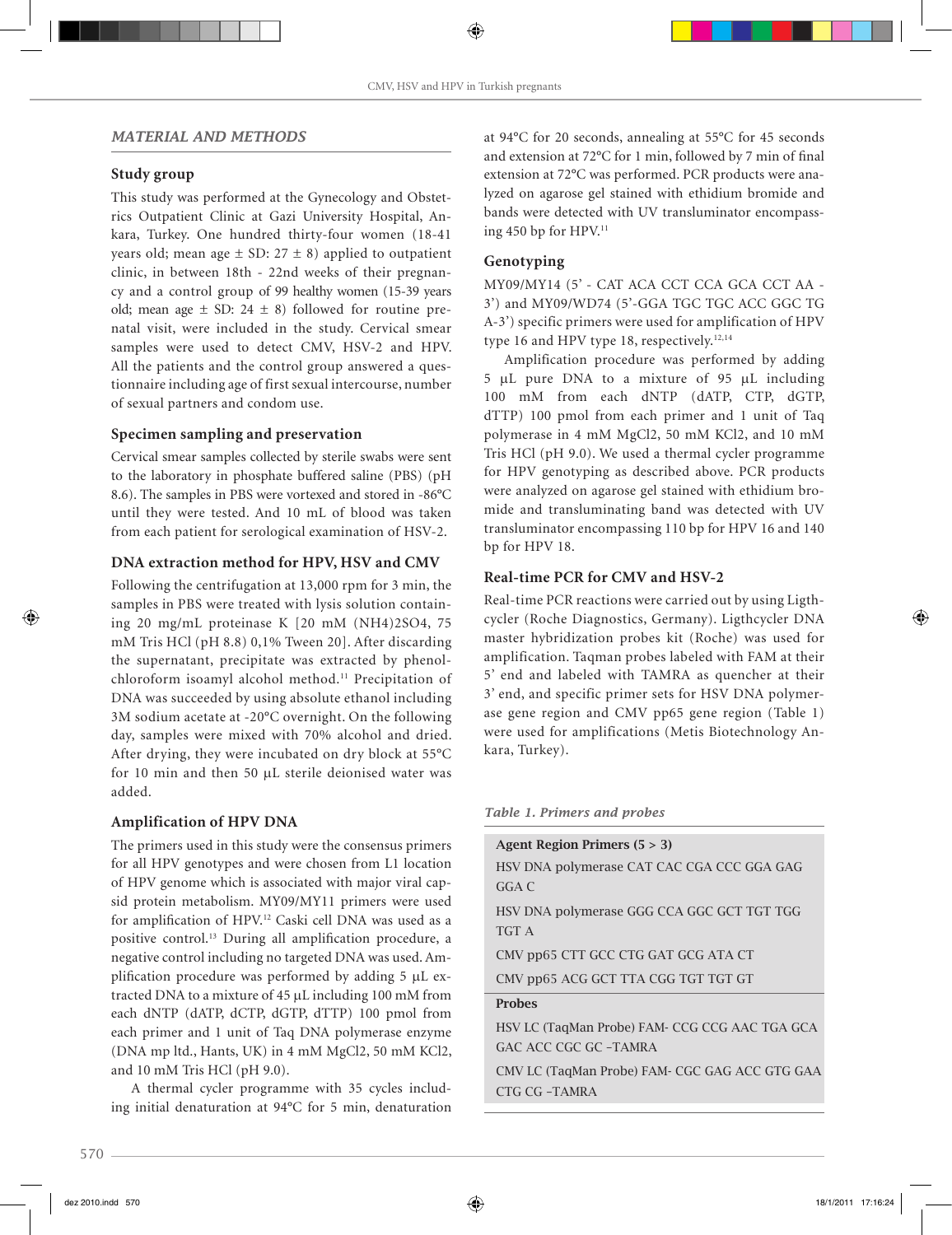In each assay, five CMV AD 169 DNA standards from 2x10<sup>2</sup> to 2x10<sup>6</sup> CMV DNA copy/mL were used as external standards. A capillary tube containing distilled water instead of DNA was used as negative control in each run. The detection limit was established as 200 CMV DNA copy/mL in blood. Serial dilutions containing 2x10<sup>2</sup>-2x10<sup>6</sup> HSV DNA were prepared for HSV and a limit was detected as 200 HSV DNA copy/mL. A negative control was used in each study.

#### **CMV serology**

Anti-CMV IgM antibody: specific IgM responding to CMV in cervicovaginal smear samples was studied with two different methods: microparticle enzyme immunoassay (MEIA) system and its appropriate anti-CMV IgM kit (Imx System, Abbott Laboratories, Abbott Park, IL, USA) and a commercial diagnostic anti-CMV IgM enzyme-linked immunosorbant assay (ELISA) kit (Radim SPA, Pomezia-Rome, Italy).

Anti-CMV IgG antibody: specific IgG responding to CMV in cervicovaginal smear samples was studied with MEIA system and its appropriate anti-CMV IgG kit (Axsym System, Abbott Laboratories, Abbott Park, IL, USA).

CMV IgG avidity test: the cervicovaginal smear sample with 4 U/mL of anti-CMV IgG were studied with a commercial diagnostic CMV IgG avidity Enzyme immunoassay (EIA) kit (Radim SPA, Pomezia-Rome, Italy) according to the manufacturer's instructions.

### **HSV serology**

HSV-2 IgM and IgG antibodies were detected by EIA (Meddens Diagnostics B.V., The Netherlands) in the sera samples. Quantitative EIA was performed for HSV 2 IgG Ab according to the manufacturer's instructions.

#### *RESULTS*

#### **Patients and USG findings**

All pregnants and the control group were monogamic and had no history of sexual intercourse before getting married. The reported age at first sexual intercourse was less than 20 years for 98 (73.1%) pregnants, and 67 (67.7%) of control group respectively. Of the 134 pregnants, 32 (23.8%) and 99 controls 35 (35.4%) reported ever use of condoms for STDs. Of the 134 pregnants, 22 had abnormal ultrasonographic findings, four oligohydramnios, four ventriculomegaly, three intrauterine growth retardation (IUGR), three IUGR + oligohydramnios, two polyhydramnios, one bilateral choroid plexus cyst greater than 7 mm, one echogenic bowel + choroid plexus cyst, one polihydramnios, one omphalocele, one multiple structural abnormalities and one hydrops fetalis were detected.

Out of three pregnants with IUGR + oligohydramnios, one was found to be positive for CMV. All other pregnants with abnormal ultrasonographic findings were found to be negative for each of the three viruses. No abnormal USG findings were detected in any of the control group.

#### **Serology for CMV and HSV**

Anti-CMV IgM was found to be negative in all of the cervicovaginal smear samples. In all of the samples studied, one cervicovaginal smear sample was found to be 4 U/mL, with negative result. Because both tests for anti-CMV IgM, and CMV IgG were designed for only serum evaluation, the cut-off values for smear may be lower than the cut-off values (10 U/mL) accepted for serum. In this respect the cervicovaginal smear sample with 4 U/mL of anti-CMV IgG value was also approved as positive and studied with CMV IgG avidity test.

CMV IgG avidity test: according to the kit that we used, we considered the values below 35% as a low avidity, values between 35% and 45% as a gray zone and above 45% as a high avidity. Low avidity is a finding in favor of a primary acute infection. The cervicovaginal smear sample with 4 U/mL of anti-CMV IgG value was also studied with CMV IgG avidity test and again low avidity (21%) was found. This situation was also suggested a primary acute infection.

HSV-2 Ig M and IgG were positive in the sera samples of 6 (4.4 %) and 9 (9 %) of pregnants, respectively.

# **In house PCR and RT PCR for CMV, HPV and HSV-2**

CMV DNA was found to be positive in two (1.5%) of pregnant women by real-time PCR. In control group there was no CMV DNA positivity. In one of the CMV positive pregnant women, there were abnormal USG findings (oligohydroamnios and *in utero* growth retardation) (Table 2).

*Table 2. One of two CMV positive pregnants had abnormal ultrasonographic finding. CMV DNA was negative for HPV type 18 positive 3 pregnants, while one of 3 was detected positive for HSV-2*

|                     |                 | <b>CMV</b> |                 |                          | $HSV-2$         |              |
|---------------------|-----------------|------------|-----------------|--------------------------|-----------------|--------------|
|                     |                 | Positive   | <b>Negative</b> | Positive                 | <b>Negative</b> | <b>Total</b> |
| HPV Type 18         |                 |            |                 |                          |                 |              |
|                     | Positive        |            | 3(2.1%)         | $1(0.7\%)**$             | $2(1.4\%)$      | 3(2.1%)      |
|                     | <b>Negative</b> | 2(1.4%)    | 132 (98.6%)     | 2(1.4%)                  | 132(98.6%)      | 131(97.8%)   |
| <b>Abnormal USG</b> |                 | $1*(5%)$   | 20 (95%)        | $\overline{\phantom{a}}$ | 21 (100%)       | 21(100%)     |
| <b>Total</b>        |                 | 2(1.4%)    | 132 (98.6%)     | 3(2.1%)                  | 131(97.8%)      | 134 (100%)   |

\*: abnormal USG findings

\*\*:dual infections (HPV and HSV-2)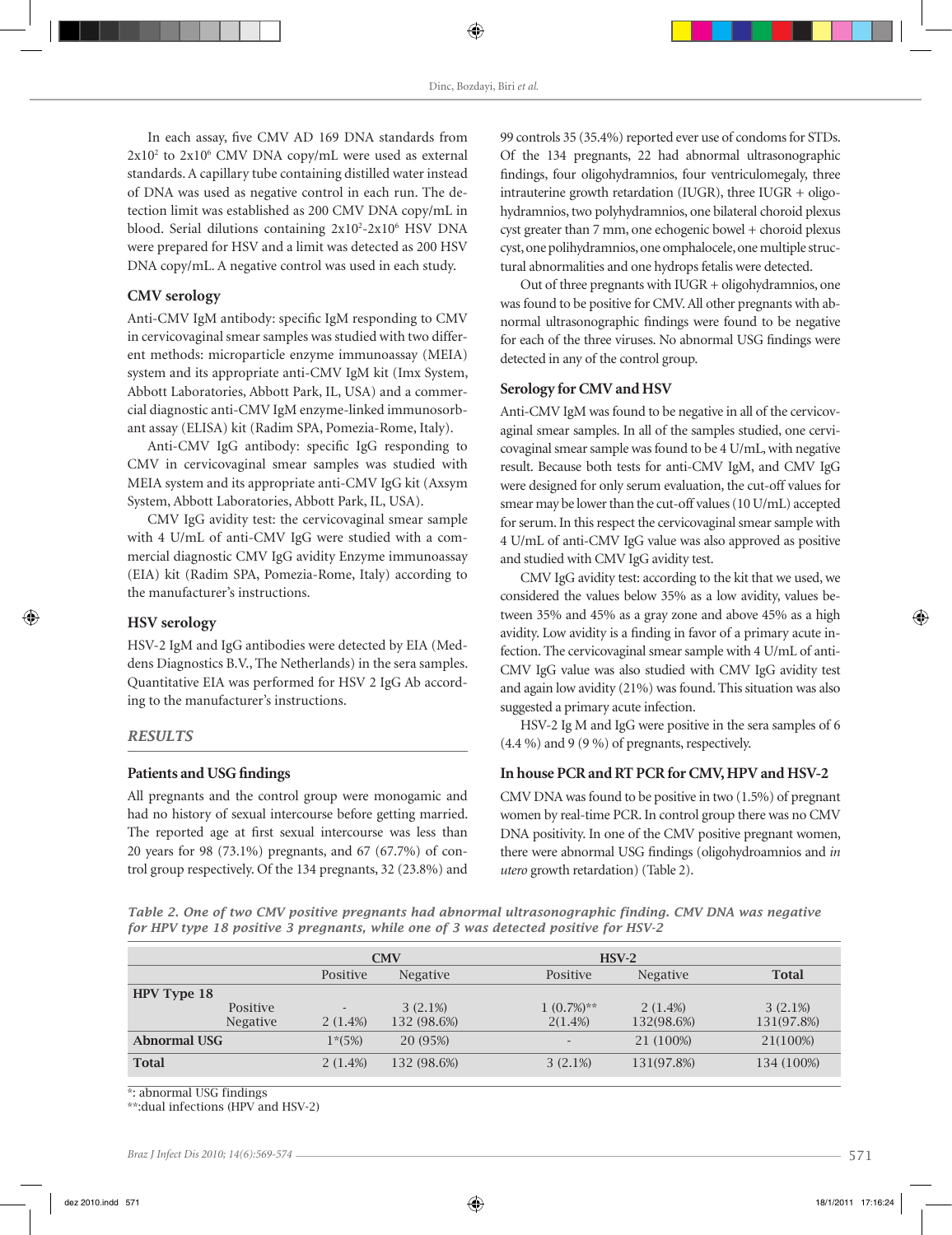Three (3/134; 2.2%) of pregnant women were found to be positive for only HPV 18. No other types of HPV were detected in any of the pregnants (Figure 1). In control group, there was no HPV DNA positivity.

Figure 1: A; (HPV) M: fX174 DNA / *Hae III* marker. Lanes 1, 2, 3: HPV positive patients. Lanes 4, 5: Negative control, B; (HPV type 18), M: fX174 DNA / *Hae III* marker. Lanes 1, 2, 3: HPV type 18 positive patients. Lane 4: Positive control. Lane 5: Negative control.



Three (3/134; 2.2%) of the samples from the pregnant women were found to be positive for HSV-2. Dual infection with HPV and HSV positivity was found in one patient. Any gynecological examination findings were not found out in favor of HPV and HSV in any of the patients (Table 2).

None of the pregnants and the control group had triple infection with CMV, HSV-2 and HPV. While there was no positivity for both CMV and HPV, HSV was found to be positive in 2 (2%) samples in control group.

#### *DISCUSSION*

In this study, of the 134 pregnant women, CMV DNA was found to be positive in two (1.5%) patients, while no CMV DNA positivity was found by real-time PCR in control group. In one of the CMV positive pregnant women, there were abnormal USG findings (oligohydroamnios and *in utero* growth retardation). She was followed for IUGR and *in utero* exitus happened during the 20th week of pregnancy. Autopsy and CMV PCR from these materials could not be performed since the family did not give permission. The other CMV DNA positive pregnant woman gave a healthy birth and no problems occurred with the mother and baby during follow-up.

Previous studies have shown that the incidence of CMV excretion from cervix increases while pregnancy proceeds.<sup>15</sup> In our study group, the patients were at their second trimester. In Turkey, Koksal *et al.,*16 Kaleli *et al.*17 and Satilmis *et al.*<sup>18</sup> reported the prevalence of CMV IgG in pregnant women as 79%, 94.7% and 98.5%, respectively. CMV IgM positivity in pregnancy was reported as 0.66% by Kaleli *et al.*. 17 It is determined that virus spread with asymptomatic infection is frequent among pregnant women and virus can be isolated from cervical mucus and urine of 2%-28% of pregnant women.19 There are several potential routes of infection of the placenta during pregnancy, including ascending infection from the genital tract as well as hematogenous transmission. As CMV secretion from cervix increases during pregnancy, a large spectrum of cells of the fetus is infected by CMV. The major target fetal organs for CMV infection are the lungs, pancreas, kidneys and the liver but comparing with these organs, CMV DNA level determined in uterine tissue and cervical smear is higher.<sup>20</sup>

In our study, 134 pregnant women were screened for HSV-2 DNA. Three (2.2%) pregnant women and 2 (2%) women in control group were found to be positive in favour of HSV-2. In our country, HSV-2 is rarely seen due to the monogamy in the sexual relations. Genital herpes resulting from HSV-2 infection of the urogenital tract is a worldwide public health problem. European investigations of pregnant women have shown overall prevalence of HSV-2 to range between 9% and 33%.<sup>21</sup> HSV-2 DNA prevalence was reported as 2% in Turkish pregnants recently.22 Transmission of HSV is usually via direct contact with lesion while HSV-2 is classically transmitted sexually.<sup>6</sup> The women most at risk for mother to child transmission are the ones who are previously uninfected. New onset HSV infection in late pregnancy carries a 30%-50% risk of neonatal infection since there is not an adequate time for antibodies to develop and suppress the viral replication before labor, while infection in early pregnancy carries a risk of less than 1%.<sup>6,23</sup> Fortunately the risk of fetal infection in recurrent episodes is nearly 2%.24 Risk for baby usually happens during delivery via contact with genital lesions with recurrent episodes of viral shedding; therefore, caesarean section is recommended in these cases.<sup>25</sup> In pregnant population, real-time PCR has some advantages, making results available at a much earlier time, thus significantly reducing the need for empirical treatment.23,26 Dual infection with HPV and HSV positivity was found in one patient in our study. Any gynecological examination findings were not found out in favor of HPV and HSV in any of the patients. Of the three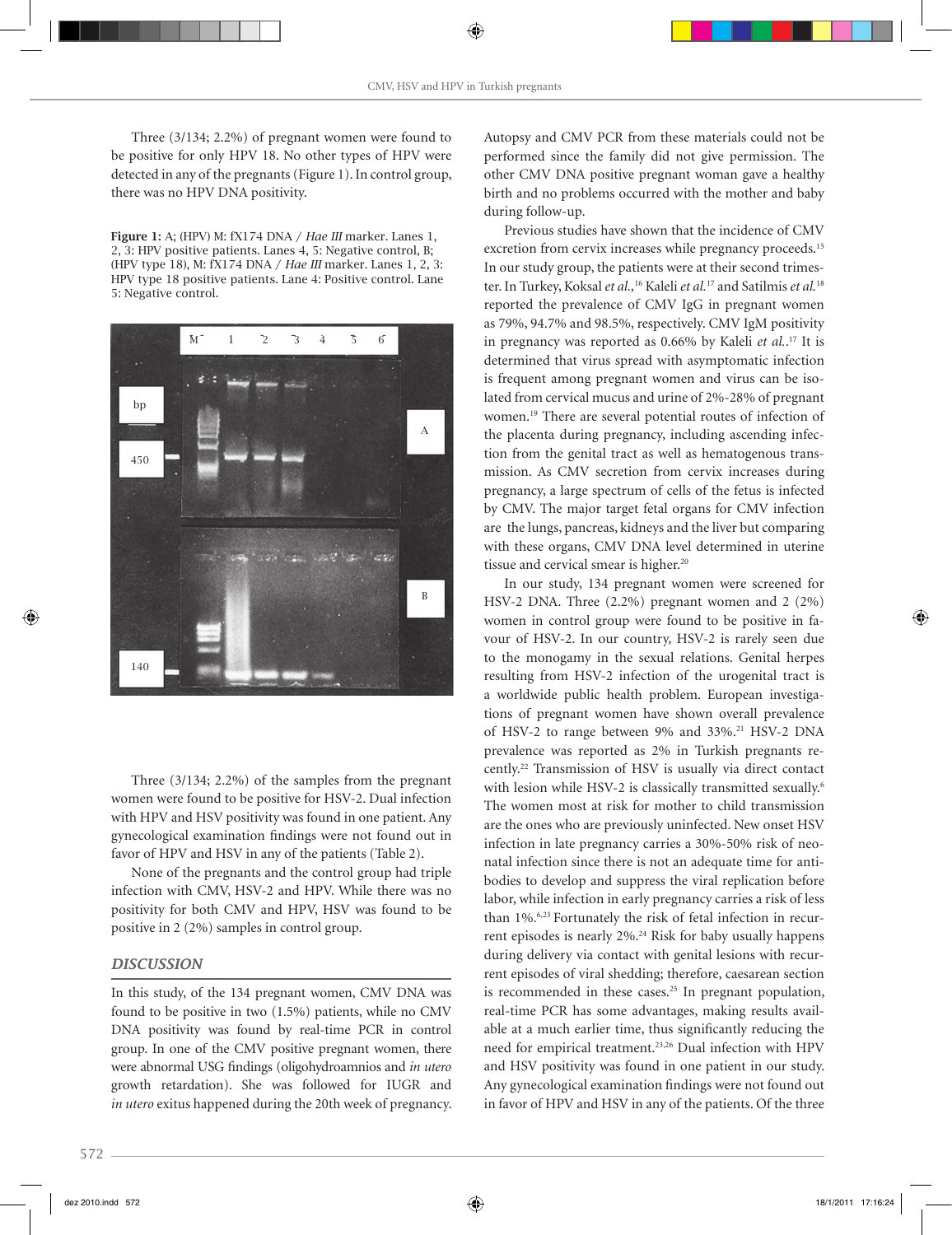HSV-2 DNA positive patients, all were HSV-2 IgM positive with no physical symptoms. These patients did not have a history of condom use before pregnancy and their first sexual intercourse were after the age of 20. Although they were asymptomatic, caesarean section was recommended for HSV positive three patients in our hospital and no problems occurred during the follow up of the mothers and babies.

Studies about HPV show that its transmission mode remains unclear. HPV is positive in the airways of neonates and in maternal genital condylomas, which suggests that it is transmitted in the birth canal, from mothers with genital condylomas.27 Since the serologic diagnosis of HPV is inadequate, molecular diagnosis has been more popular in recent years.28 Epidemiological studies revealed different results in pregnant women. Smith *et al.*,<sup>29</sup> Gajewski *et al.*30 and Takakuwa *et al.*31 have found out 29%, 26% and 12.5% of HPV positivity respectively in pregnant women taking routine obstetric care. In a study performed in our country, HPV DNA was found as 9.5% by PCR. One patient was found type 16/30, the others were untyped.<sup>32</sup> We have found that 2.2% of the patients were positive for HPV 18 in our study where Smith *et al.*29 found that 2.6% of the patients were positive in favor of HPV 18. The association between HSV-2 and HPV 18 was found in one of the pregnant women. This association may be due to the similar transmission route of both viruses. During the neonatal follow-up of baby HPV DNA was not found in the laryngeal swab by Real Time PCR.

# *CONCLUSION*

Since HPV is considered as an infection predisposed to malignancies, HPV detection with molecular methods should be considered as a routine screening test for women applied to obstetrics and gynecology clinics. This screening policy should also contain CMV and HSV infections because of their potential transmission risks for the baby. We suggest that our assays provide useful information about CMV, HSV, HPV infections in the fetus and the neonate; and obstetricians have to make informed decisions about the management of pregnancies complicated by CMV, HSV, and HPV infections.

#### *REFERENCES*

- 1. Azam AZ, Yvan V, Fawer CL *et al.* Prenatal diagnosis of congenital cytomegalovirus infection. Obst and Gynecol 2001; 97:443-8.
- 2. Yamamoto AY, Mussi-Pinhata MM, Pinto PCG *et al.* Usefulness of blood and urine samples collected on filter paper in detecting cytomegalovirus by the polymerase chain reaction technique. J Virol Meth 2001; 97:159-64.
- 3. Schleiss MR, Bourne N, Bravo FJ *et al.* Quantitative-competitive PCR monitoring of viral load following experimental guinea pig cytomegalovirus infection. J Virol Meth 2003; 108:103-10.
- 4. Gindes L, Teperberg-Oikawa M, Sherman D *et al.* Congenital cytomegalovirus infection following primary maternal infection in the third trimester. BJOG 2008; 115:830-5.
- 5. Eskild A, Jeansson S, Hagen JA *et al.* Herpes simplex virus type-2 antibodies in pregnant women: the impact of the stage of pregnancy. Epidemiol Infect 2000; 125:685-92.
- 6. Kriebs JM. Understanding herpes simplex virus: transmission, diagnosis and considerations in pregnancy management. J Midwifery Womens Health 2008; 53:202-8.
- 7. Armbruster-Moraes E, Ioshimoto LM, Leao E, Zugaib M. Prevalence of high risk human papillomavirus in the lower genital tract of Brazilian gravidas. Intern J Gynecol and Obst 2000; 69:223-7.
- 8. Chan PK, Chang AR, Tam WH *et al.* Prevalence and Genotype Distribution of Cervical Human Papillomavirus Infection: Comparison Between Pregnant Women and Non-Pregnant Controls. Journal of Medical Virology 2002; 67:583-8.
- 9. Mayeaux EJ. Reducing the economic burden of HPV-related diseases. J Am Osteopath Assoc 2008; 108:52-7.
- 10. De Sanjose S, Boch XF, Munoz N *et al.* Screening for genital human papillomavirus: results from an international validation study on human papillomavirus sampling techniques. Diag Mol Path 1999; 8:26-31.
- 11. Maniatis T, Fritsch EF. Molecular Cloning. In: J Sambrook ed. A Laboratory Manual. New York: 1990.
- 12. Baay MFD, Quint WGV, Koudstaal J *et al.* Comprehensive study of several general and type-specific primer pairs for detection of human papillomavirus DNA by PCR in paraffin-embedded cervical carcinomas. J Clin Microbiol. 1996; 34:745-7.
- 13. Tuncer S, Ustaçelebi S. Detection of Human Papillomavirus Types 16 and 18 by Polymerase Chain Reaction in Cervical Biopsy Specimens. Flora 1996; 1:40-4.
- 14. Poljak M, Seme K. Rapid detection and typing of human papillomaviruses by consensus polymerase chain reaction and enzymelinked immunosorbent assay. J Virol Meth 1996; 56:231-8.
- 15. Chandler SH, Alexander ER, Holmes KK. Epidemiology of cytomegalovirus infection in a heterogeneous population of pregnant women. J Infec Dis 1985; 152:249-56.
- 16. Koksal I, Alnaci M, Kardes OB, Aydemir V. Toxoplasma, rubella and cytomegalovirus seropositivity ratios among adults in Eastern Black Sea Region. Turk Bullet Microb 1994; 28:58-61.
- 17. Kaleli B, Kaleli I, Yurdakul B, Aksit F. Rubella and Cytomegalovirus Infection in Pregnancy. Turk J Infect. 1997; 11:325-7.
- 18. Satilmis A, Gura A, Ongun H *et al.* CMV seroconversion in pregnants and the incidence of congenital CMV infection. Turk J Pediatr. 2007; 49(1):30-6.
- 19. Gibbs RS, Sweet RL. Maternal and fetal infectious disorders. In: Creasy RK, Resnik R eds. Maternal Fetal Medicine. Philadelphia: W.B. Saunders, 1994.
- 20. Fisher S, Genbacev O, Maidji E, Pereira L. Human cytomegalovirus infection of cytotrophoblasts in vitro and *in utero*: Implications for transmission and pathogenesis. Journal of Virology 2000; 74(15):6808-20.
- 21. Gaytant MA, Steegers EAP, Van Laere M *et al.* Seroprevalence of herpes simplex virus type 1 and type 2 among pregnant women in the Netherland. Sex Transm Dis. 2002; 29:710-4.
- 22. Rota S, Bozdayi G, Dogan B, Dinc B. Investigation of herpes simplex virus DNA by real-time polymerase chain reaction in the clinical samples. Bulletin of Microbiology 2004; 38:233-9.
- 23. Perkins D, Chong H, Irvine B, Domagalski J. Genital co- infection with herpes simplex viruses type 1 and 2; comparison of real time PCR assay and traditional viral isolation methods. J Cell Mol Med 2007; 11(3):581-4.